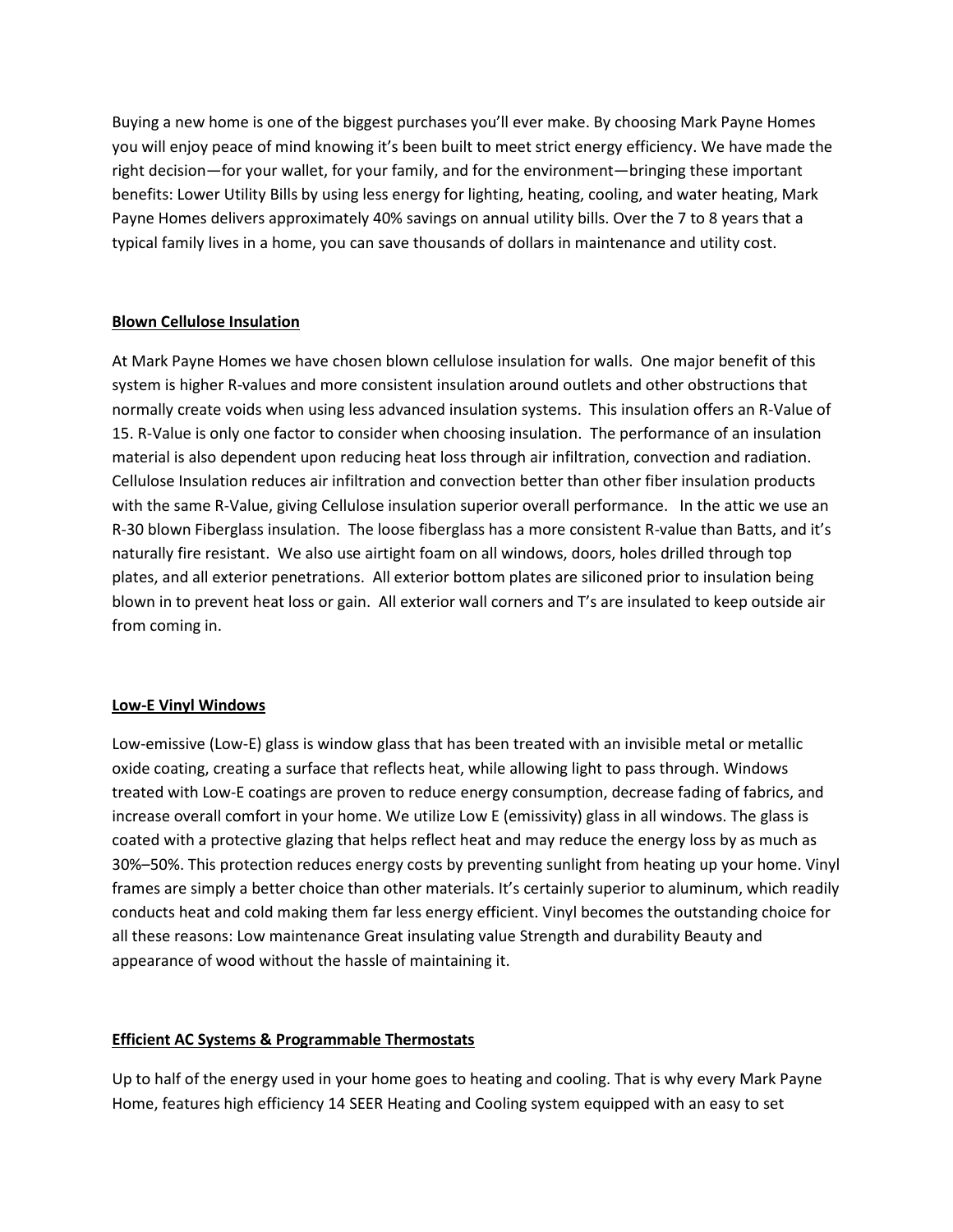programmable thermostat. Furthering the energy efficiency, the duct seams and connections are sealed with mastic tape to prevent leaks.

How much energy and money can you save by moving from your old air conditioner to a modern, more efficient model? Let's suppose your older air conditioning system had a SEER rating of 9. If you were to upgrade to a Mark Payne Home, SEER 14 air conditioner... you would reduce your power consumption by about 34%.

These thermostats save energy and money on utility bills by allowing residents to set home temperatures according to various different factors. Programmable thermostats supply personal comfort through pre-set temperature levels and are generally more convenient and accurate than manual thermostats. Programmable thermostats are also a plus for the environmentally conscious because they contain no mercury and are eco-friendly.

All bath ventilation is vented to the outside of the home to help reduce internal moisture which helps to keep the home at a more comfortable temperature and humidity.

# **Radiant Barrier Roof Decking**

Mark Payne Homes installs radiant barrier roof decking in each of its homes, which filters out 97% of the radiant heat keeping your attic up to 30 degrees cooler during the summer. This helps reduce energy bills by up to 15% without requiring any maintenance for the life of your home.

# **Tankless Gas Water Heater** (applicable on certain floor plans)

Save Money and More with ENERGY STAR Qualified Whole-Home Gas Tankless Water Heaters By heating water only when you need it, Tankless water heaters save the typical family more than \$80 per year, or \$1,700 over the lifetime of the water heater, on gas bills compared to a standard storage model. This system reduces your energy bills and provides a continuous supply of hot water to allow you to fill bath tubs without waiting for the hot water supply to replenish.

# *Circulating Pumps*

These Tankless water heaters also feature circulating pumps that help save water as well! The circulating pump gives you instant hot water, you no longer have to let the water run to reach your specified area!

# *Continuous Hot Water*

Tankless water heaters provide a continuous flow of hot water, so there's no need to suffer through a cold shower if you're the last one out of bed. The hot water is always there when you need it.

# *Fewer Worries*

Tankless water heaters have a life expectancy of 15 years, much longer than any conventional tank-type water heater. And with a tankless model, the risk of tank leaks is a thing of the past.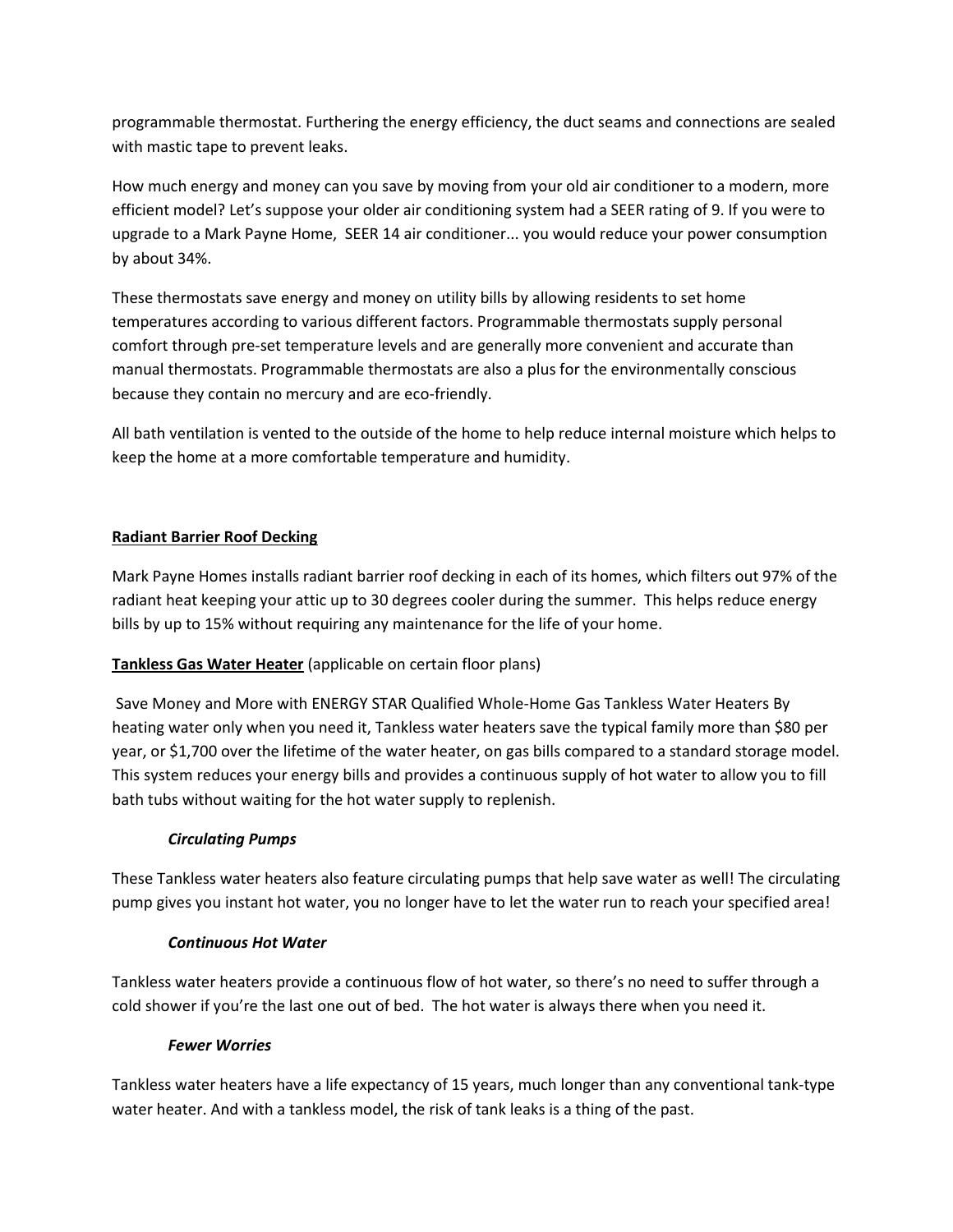#### **Energy Star Appliances**

Today's major appliances do not hog energy the way older models do because they must meet minimum federal energy efficiency standards. These standards have been tightened over the years, so any new appliance you buy today has to use less energy than the model you're replacing. For instance, if you buy one of today's most energy-efficient refrigerators, it will use less than half the energy of a model that's 12 years old or older. Look for the Energy Star® label. Energy Star models are the most energy efficient in any product category, exceeding the energy efficiency minimums set by the federal government. If you remember only one rule when you shop, remember to look for the Energy Star label. Use the Energy Guide label. All new appliances must carry the Energy Guide label, either on the appliance itself or on the packaging. The label allows you to compare the typical annual energy consumption and operating cost of different models of any type of appliance you're thinking of buying.

#### **Natural Gas Heat**

Why gas heat? The reason is that heat pumps deliver air at a cool 95 degrees. Because it's lower than body temperature, the air feels cool — a problem which cannot be resolved by turning up the thermostat. In contrast, a natural gas furnace delivers air at a much more comfortable 120 degrees. Electricity is a secondary fuel which means it must be produced from another energy source such as coal, uranium, natural gas or oil. As a result, the delivery of natural gas is 90 percent efficient, compared to only 27 percent for electricity. Use less, save more!

#### **LED Bulbs**

Lighting products that have earned the ENERGY STAR deliver exceptional features, while using less energy. LED Light Bulbs save about \$6 a year in electricity costs and can save \$40 to \$135 over its lifetime. They meets strict performance requirements that are tested and certified by a third party Uses about 75% less energy than a traditional incandescent bulb and lasts 10 to 25 times longer. They also produce about 75% less heat, so it's safer to operate and can cut energy costs associated with home cooling.

#### **Water Saving Plumbing Fixtures**

Plumbing fixtures that significantly reduce the amount of water released per use are labeled "low-flow" or "low-flush." These fixtures use just enough water to be effective, saving excess, clean, drinking water that usually goes down the drain. Toilets are one of the main sources of wasted water, accounting for 40 percent of water use in a home with older models using up to six gallons per flush. Faucets and shower